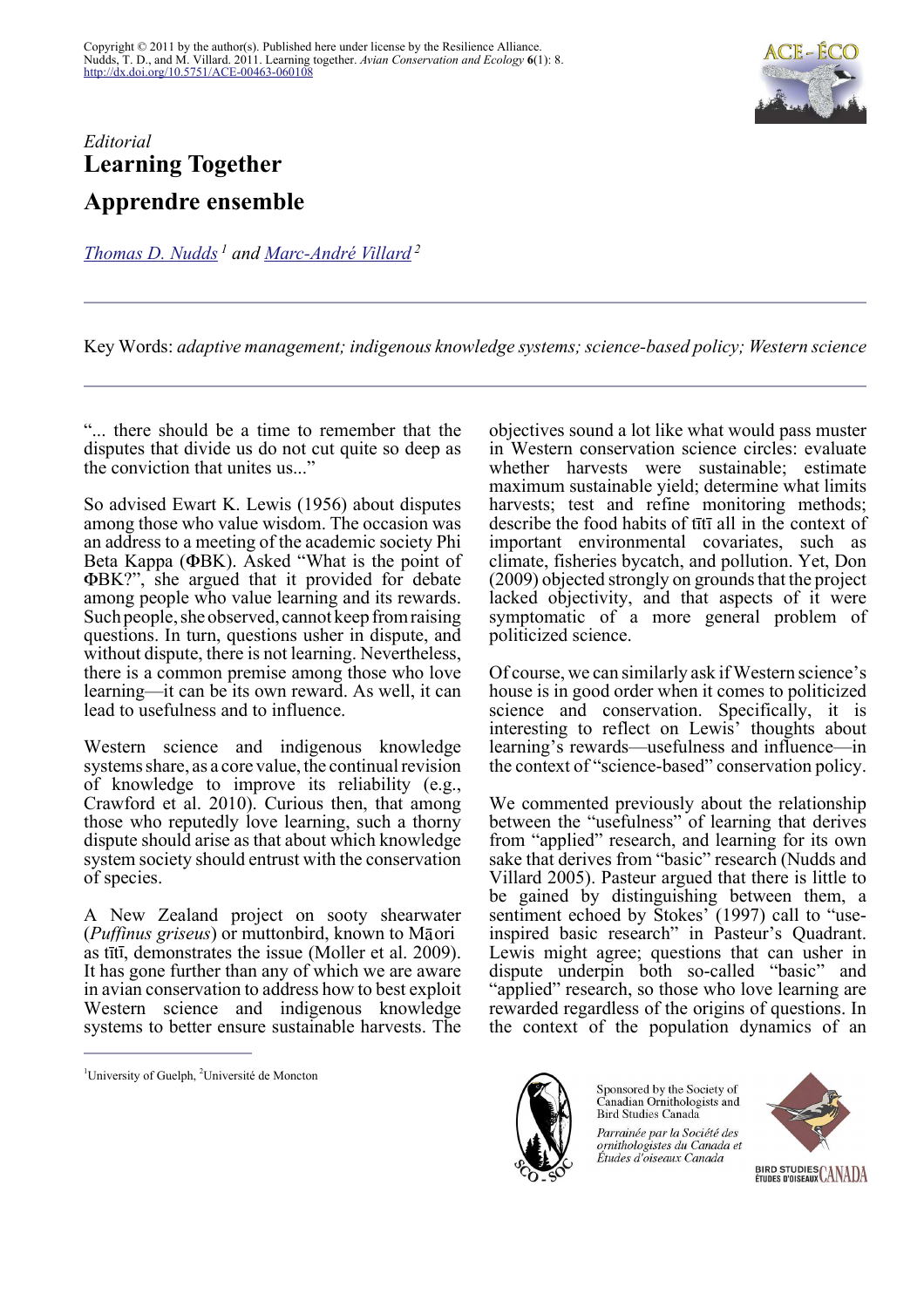endangered species, the answer to "Why does this population fluctuate?" cannot really be so different from "How can the abundance of this small population be increased?"

Usefulness and influence are connected, of course. Returning to the example of endangered species, different interest groups may consider the same scientific knowledge differentially useful when it comes to influencing policy. However, we have previously addressed, too, whether it is necessarily the purview of scientists, responsible for the generation and revision of knowledge about the effectiveness of conservation policies, to advocate for any particular one (Villard and Nudds 2006; see also Lackey 2007, Scott et al. 2008).

From a scientific perspective, in the case of endangered species still, the issue is this: an assigned risk status (e.g., Endangered, Threatened) is a hypothesized state of nature, as are alleged causes of species' declines and other "threats". From legal, policy, and management perspectives, however, risk status is often treated as certain—the result of the best available, objective science—though it may be far from certain, and the evidence not conclusive. To accept otherwise is an endorsement of retroductive logic (Romesburg 1981).

While satisfactory as the workhorse for law, retroductive logic is inferior to hypotheticodeductive logic for scientific inference. In law, evidence gives rise to allegations (hypotheses) that may, in turn, be proven "true" beyond reasonable doubt on the basis of the same evidence. In science, observations (evidence) that lead to the formulation of hypotheses (about risk status and its cause[s]) are only "proof" of the merit of the hypotheses in a circularly (retroductively) logical sense. Unlike in law, science requires new evidence to actually test predictions of a hypothesis. In cases of endangered species' conservation, such evidence could be collected using adaptive management; evidencebased conservation (Sutherland et al. 2004) provides a useful framework within which to conduct it.

Based on traditional knowledge, indigenous people, as well as stakeholders in society generally, will ask questions that usher in disputes—about alleged threats, causes of declines, and even whether, in their experience, a particular risk status might be warranted at all. Resources are potentially wasted if invested in non-problems or incorrectly reasoned

"solutions" to real problems. Even worse, real problems remain unaddressed if emphasis is placed on policy options that are unlikely to achieve desired outcomes.

A helpful, if overly brief, explanation of Haudenosaunee indigenous knowledge is tucked inside a report that is more than a decade old (Parks Canada 2000). According to it, a native person is born with intuitive knowledge, which is continually subjected to contests and may conflict with knowledge acquired as the individual grows. Greater understanding is achieved when the conflict is reconciled. That too sounds a lot like what Western scientists do.

The natural world has much yet to teach. Among those who would steward it, a conviction to focus on the ways that knowledge systems similarly value learning, rather than to emphasize the differences between them, may provide the way to learn together.

## **Apprendre ensemble**

« ...il y a un temps où il faut se rappeler que les débats qui nous séparent ne sont pas aussi importants que les convictions qui nous unissent... »

C'est la phrase coup-de-poing que lança Ewart K. Lewis (1956) au sujet des débats de ceux qui valorisent la prudence, lors d'une allocution faite à une réunion de la société académique Phi Beta Kappa ( $\Phi$ BK). À la question « à quoi sert  $\Phi$ BK? », elle répondit que cette société était un lieu de débat pour ceux qui valorisaient l'apprentissage et les récompenses qui en découlaient. De telles personnes, observa-t-elle, ne peuvent s'empêcher de soulever des questions. Puis, les questions virent en débat, et sans débats, point d'apprentissage. Il existe néanmoins une prémisse commune chez les personnes qui valorisent l'apprentissage : il peut être sa propre récompense. De plus, l'apprentissage peut mener à l'utilité et à l'influence.

La science de l'Ouest et les systèmes de connaissance traditionnelle autochtone partagent, comme valeur fondamentale, de réviser constamment la connaissance afin d'en améliorer la fiabilité (p. ex. Crawford et coll. 2010). Il est alors curieux d'observer que, parmi ceux qui sont réputés pour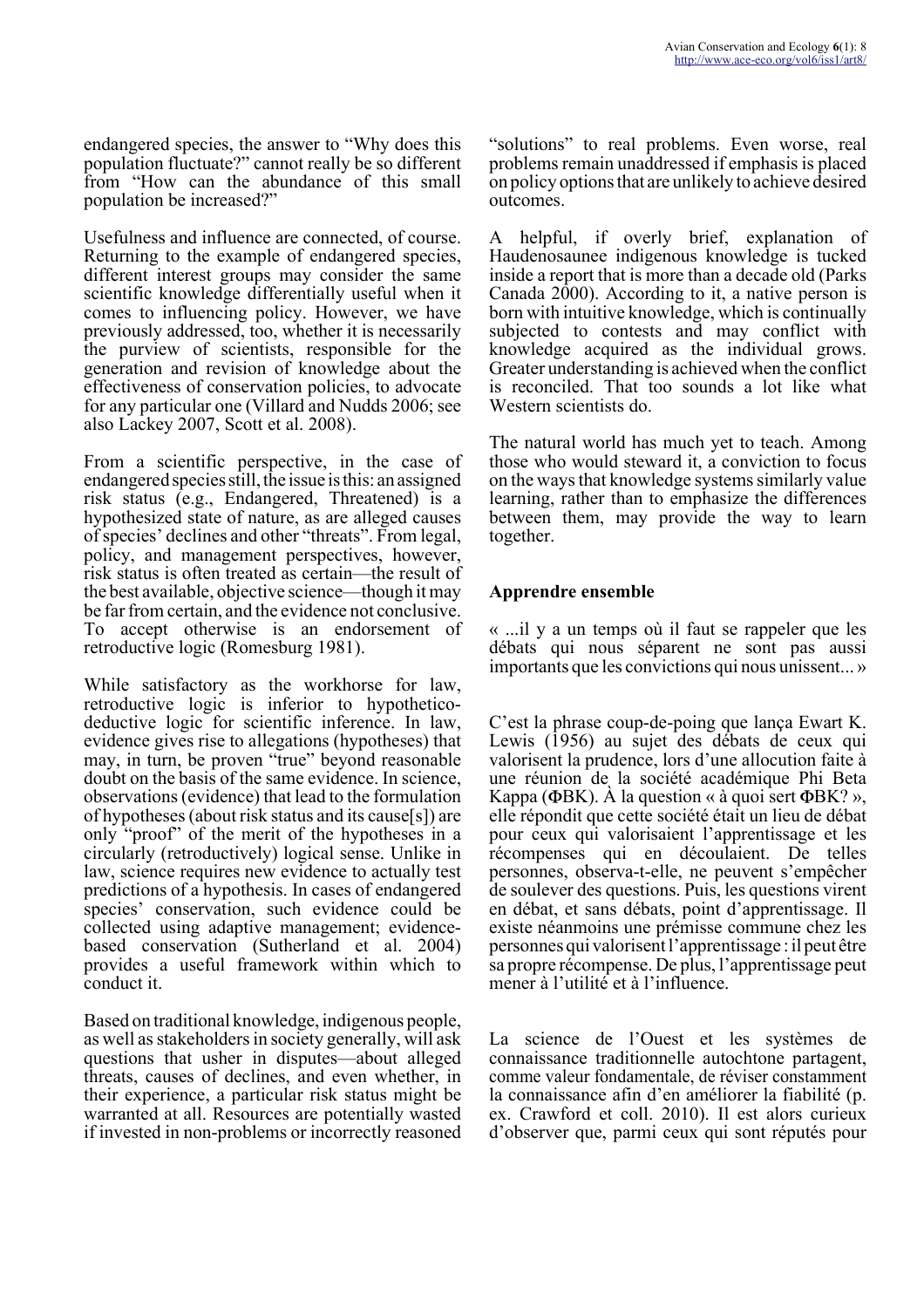tenir à l'apprentissage, ce genre de débats épineux éclate à propos du système de connaissance que la société devrait adopter pour la conservation des espèces.

En Nouvelle-Zélande, un projet sur le Puffin fuligineux (*Puffinus griseus*), connu des Maoris sous le nom de *titi*, illustre bien notre exemple (Moller et coll. 2009). Il s'agit du cas de conservation aviaire qui a tiré profit le plus, à notre connaissance, de la science de l'Ouest et des systèmes de connaissance traditionnelle autochtone afin d'assurer une récolte durable. Les objectifs de ce projet se rapprochaient de ceux valorisés par les scientifiques de la conservation de l'Ouest : évaluer si la récolte est durable; estimer le rendement durable maximum; déterminer les facteurs qui limitent la récolte; tester et raffiner les méthodes de suivi; décrire le régime alimentaire du titi en tenant compte des covariables environnementales importantes comme le climat, les prises accessoires par les pêches et la pollution. Malgré tout, Don (2009) s'est objecté à l'approche proposée, avançant que le projet manquait d'objectivité et que certains points de vue étaient symptomatiques d'un problème plus général de politisation de la science.

Bien sûr, nous pouvons tout aussi nous demander si la science de l'Ouest est à l'abri de la critique quand vient le temps de parler de politisation de la science et de conservation. Plus précisément, il est intéressant de réfléchir sur les pensées de Lewis sur les récompenses de l'apprentissage – utilité et influence – dans le contexte des politiques de conservation fondées sur la science.

Nous avons déjà commenté la relation qui existe entre l'« utilité » de l'apprentissage qui découle de la recherche « appliquée » et l'apprentissage pour ce qu'il est qui découle de la recherche « fondamentale » (Nudds et Villard 2005). Pasteur soutenait qu'on gagnait peu à distinguer entre les deux types de recherche, un sentiment partagé par Stokes, qui en appela à la « recherche fondamentale inspirée par l'expérimentation » dans son ouvrage *Pasteur's Quadrant* (1997). Lewis serait peut-être d'accord, sachant que les questions qui débouchent sur une nouvelle ère de débats sous-tendent une recherche tant « fondamentale » qu'« appliquée »; ainsi, ceux qui valorisent l'apprentissage sont récompensés, peu importe l'origine des questions.

Dans le cas de la dynamique de population d'une espèce en péril, la réponse à la question « pourquoi cette population fluctue-t-elle? » ne diffère pas vraiment de celle de « comment peut-on accroître l'abondance de cette petite population? ».

L'utilité et l'influence sont reliées, bien sûr. Reprenant l'exemple des espèces en péril, divers groupes d'intérêt considèrent peut-être différemment l'utilité d'une même connaissance scientifique lorsque vient le temps d'influencer les politiques. Toutefois, nous avons également traité, auparavant, s'il est du ressort des chercheurs, responsables de générer et de réviser les connaissances sur l'efficacité des politiques de conservation, de recommander un type de recherche en particulier (Villard et Nudds 2006; voir aussi Lackey 2007, Scott et coll. 2008).

D'un point de vue scientifique, toujours dans le cas des espèces en péril, le problème est le suivant : le statut assigné (p. ex. en voie de disparition, menacé) représente un état hypothétique de la nature, tout comme le sont les causes avancées du déclin de l'espèce et les autres « menaces ». Des points de vue légal, politique et de gestion, toutefois, le statut de l'espèce est souvent traité comme une certitude – puisqu'il est le résultat d'une science objective et la meilleure possible – alors qu'il est peut-être loin d'être certain et que les données à l'appui peuvent être non concluantes. Accepter le contraire serait d'endosser la logique rétroductive (Romesburg 1981).

Alors que la satisfaction représente le critère décisif pour la législation, la logique rétroductive est inférieure à l'approche hypothético-déductive dans le domaine de l'inférence scientifique. Dans le contexte législatif, la preuve permet de faire des allégations (hypothèses) qui peuvent à leur tour être déclarées « vraies » avec des doutes raisonnables sur la base de la même preuve. Dans le contexte scientifique, les observations (preuves) qui ont servi à formuler les hypothèses (sur le statut de l'espèce et sa ou ses justifications) représentent seulement des « signes » du bien-fondé des hypothèses dans un raisonnement logique circulaire (rétroductif). À la différence de la législation, la science a besoin de nouvelles données pour tester véritablement les prédictions d'une hypothèse. Dans les cas de conservation d'espèces en péril, des données de ce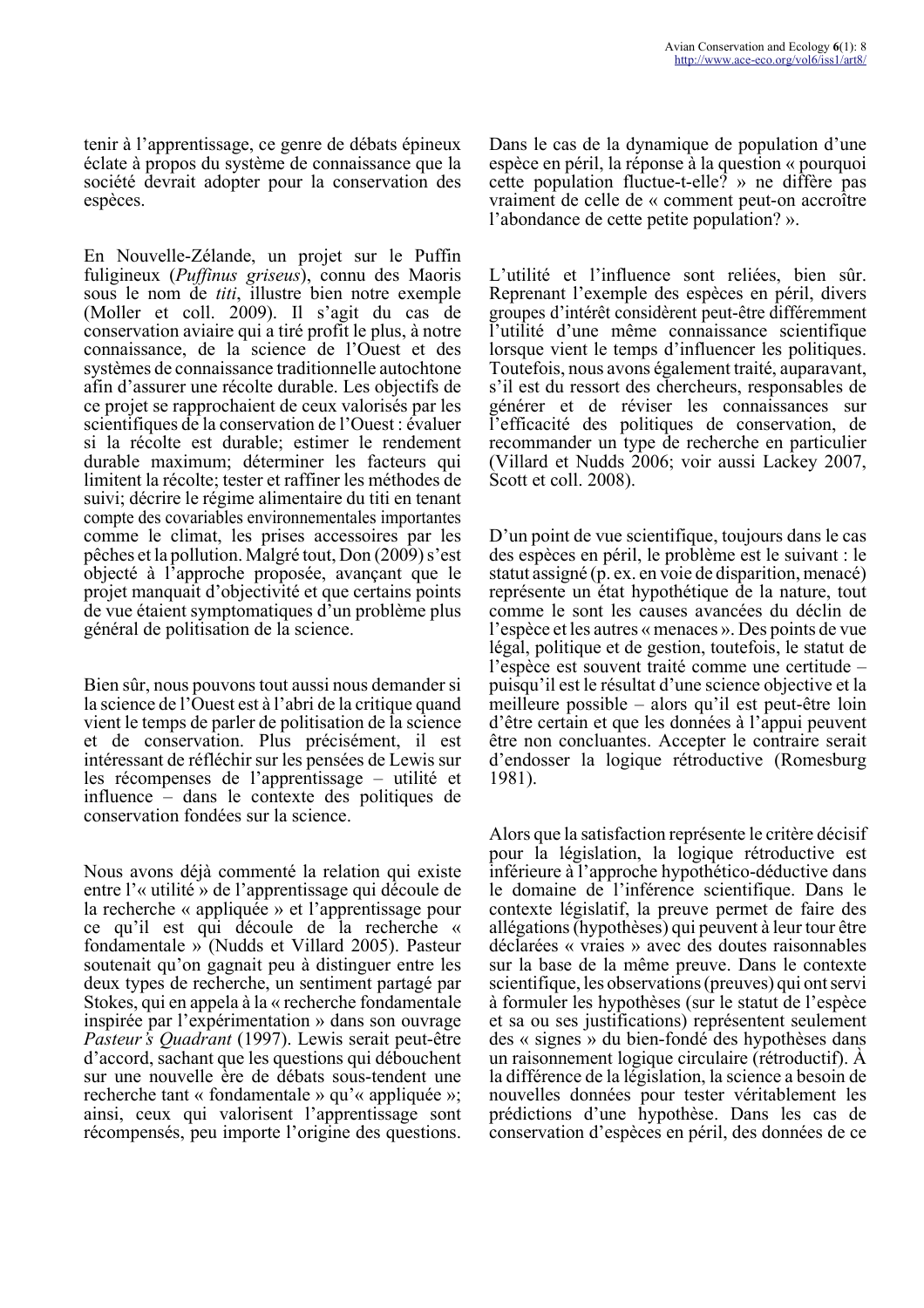genre pourraient être récoltées au moyen de la gestion évolutive; la conservation fondée sur les preuves (Sutherland et coll. 2004) fournit un cadre utile à l'intérieur duquel elle peut être menée.

À partir de leurs connaissances traditionnelles, les peuples autochtones, tout comme les intervenants dans la société en général, vont poser des questions qui déclencheront des débats – au sujet des menaces et des causes de déclin, et même si, à leur connaissance, le statut d'une espèce en particulier est garanti à 100 %. Les ressources sont potentiellement mal investies si on les affecte à de « faux problèmes » ou à des « solutions » mal raisonnées mais envisagées pour de vrais problèmes. Pire encore, les vrais problèmes demeurent irrésolus si les efforts sont mis sur des options politiques qui n'aboutiront vraisemblablement pas aux résultats espérés.

Une explication utile, bien que trop brève, des connaissances traditionnelles des Haudenosaunee est contenue dans un rapport vieux de plus de 10 ans (Parcs Canada 2000). Selon ce rapport, un Autochtone nait avec une connaissance intuitive, qui est par la suite constamment remise en question et peut même entrer en contradiction avec la connaissance acquise lorsque la personne vieillit. L'Autochtone atteint un niveau supérieur de compréhension lorsque la contradiction entre ces deux connaissances est résolue. Cette méthode ressemble également beaucoup à celle que les chercheurs de l'Ouest s'évertuent à suivre.

La nature a encore beaucoup à nous enseigner. Parmi ceux qui la protègent, la conviction de se concentrer sur la ressemblance des systèmes de connaissance à valoriser l'apprentissage, plutôt que de mettre l'accent sur leur différence, fournira peutêtre la solution pour apprendre ensemble.

*Responses to this article can be read online at: http://www.ace-eco.org/vol6/iss1/art8/responses/*

## **LITERATURE CITED**

Crawford, S., C. A. Wehkamp, and N. Smith. 2010. Translation of indigenous/Western science perspectives on adaptive management for environmental assessments. Research and Development Monograph Series, Canadian Environmental Assessment Agency. [online] URL: http://www.ceaa.gc.ca/7F3 C6AF0-docs/TIWSPAMEA-eng.pdf.

Don, W. 2009. The titi project, traditional ecological knowledge, and science: a critique. *Journal of the Royal Society of New Zealand* 40:39–43. http://dx.d oi.org/10.1080/03036758.2010.493943

Lackey, R. T. 2007. Science, scientists and policy advocacy. *Conservation Biology* 21:12–17. http://d x.doi.org/10.1111/j.1523-1739.2006.00639.x

Lewis, E. K. 1956. The key to Phi Beta Kappa. Reprinted *in The Key Reporter* 35(4):1-3, Summer 1970. Phi Beta Kappa, Washington, D.C., USA.

Moller, H., P. O'B. Lyver, C. Bragg, J. Newman, R. Clucas, D. Fletcher, J. Kitson, S. McKechnie, and D. Scott. 2009. Rakiura Titi Islands Administering Body. Guidelines for cross-cultural participatory action research partnerships: a case study of a customary seabird harvest in New Zealand. *New Zealand Journal of Zoology* 36:211– 241. http://dx.doi.org/10.1080/03014220909510152

Nudds, T. D., and M.-A. Villard. 2005. Basic science, applied science, and the radical middle ground. *Avian Conservation and Ecology* 1(1):1. [online] URL: http://www.ace-eco.org/vol1/iss1/art1/ .

Parks Canada. 2000. *Unimpaired for future generations. Report of the Panel on the Ecological Integrity of Canada's National Parks.* [online] URL: http://dsp-psd.pwgsc.gc.ca/Collection/ R62-323-2000-2-4E.pdf.

Romesburg, C. H. 1981. Wildlife science: gaining reliable knowledge. *Journal of Wildlife Management* 45:293–313. http://dx.doi.org/10.2307/3807913

Scott, J. M., J. L. Rachlow, and R. T. Lackey. 2008. The science-policy interface: What is an appropriate role for professional societies? *BioScience* 58:865– 869.

http://dx.doi.org/10.1641/B580914